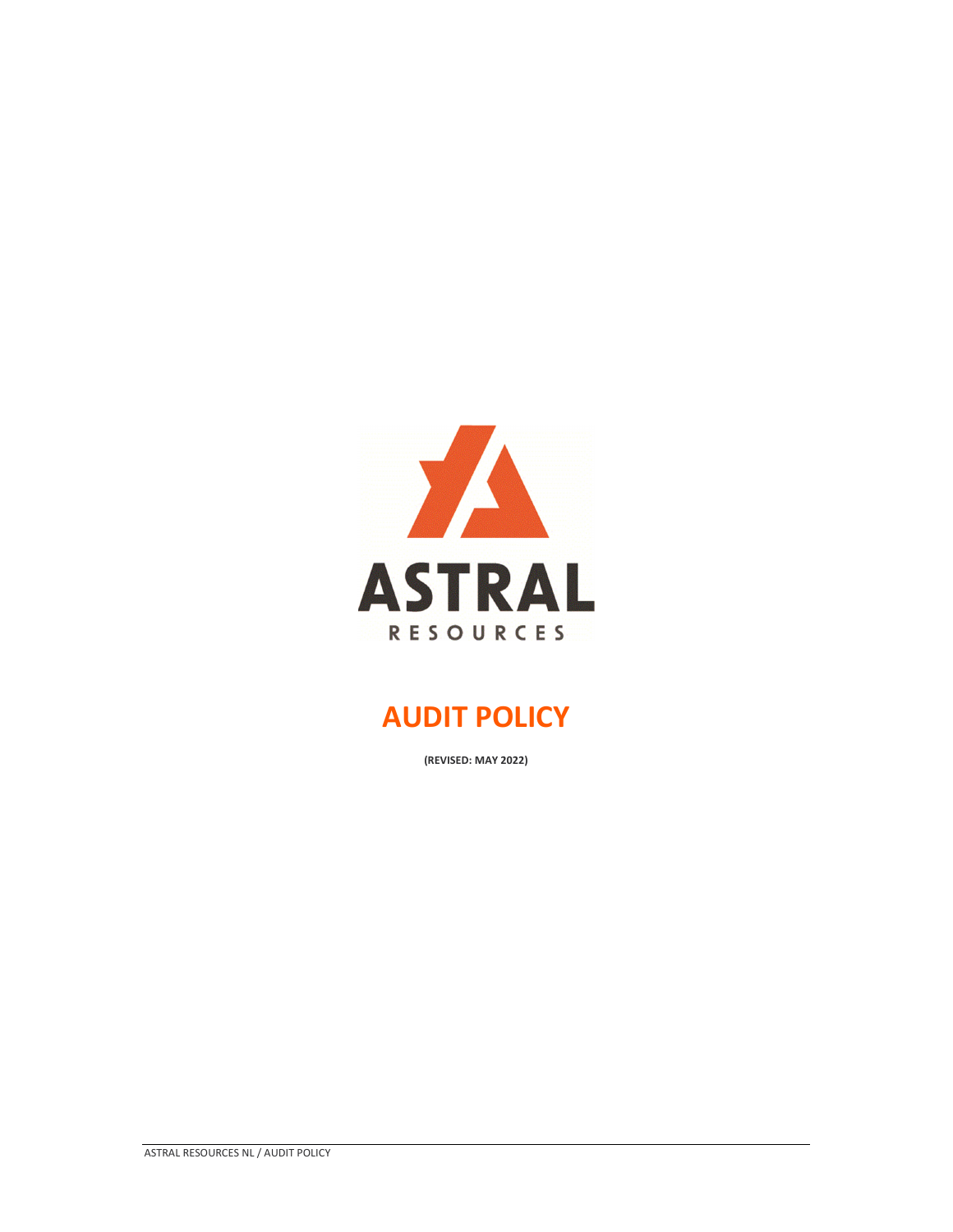# **AUDIT POLICY**

### **1. SUBMISSION TO AUDIT**

As part of the Company's commitment to safeguarding integrity in financial reporting, the Company's accounts are subject to annual audit by an independent professional auditor, who also reviews the half‐ yearly accounts.

The auditor will attend and be available to answer questions at the Company's annual general meetings.

### **2. AUDITOR INDEPENDENCE**

The Company will monitor the independence and competence of its external auditors. Details of the amounts paid for both work and non‐audit services will be set out in each annual report.

The Board requires that adequate handovers occur in the year prior to rotation of an audit partner, to ensure an efficient and effective audit under the new partner.

#### **3. COMPOSITION OF THE AUDIT COMMITTEE**

The Board (together with such other person(s) as it sees fit to appoint) shall comprise the Audit Committee. In the absence of a formal committee being appointed, the Board shall act as the Audit Committee.

#### **4. ROLE OF THE AUDIT COMMITTEE**

The role of the Audit Committee is to:

- a) monitor the integrity of the financial statements of the Company, reviewing significant financial reporting judgements.
- b) review the Company's internal financial control system and, unless expressly addressed by a separate risk committee or by the Board itself, risk management systems;
- c) monitor and review the effectiveness of the Company's internal audit function (if any);
- d) monitor and review the external audit function including matters concerning appointment and remuneration, independence and non‐audit services;
- e) perform such other functions as assigned by law, the Company's constitution, or the Board; and
- f) review and make recommendations in relation to:
- g) appointment or removal of the auditor;
- h) rotation of the audit partner; and
- i) the scope and adequacy of the external audit, including the performance of the external auditor.

#### **5. OPERATIONS OF COMMITTEE**

The committee is to meet at least half yearly, with further meetings on an as required basis.

Minutes of all meetings of the committee are to be kept and a report made at each subsequent meeting of the Board.

Committee meetings will be governed by the same rules as set out in the Company's constitution as apply to the meetings of the Board.